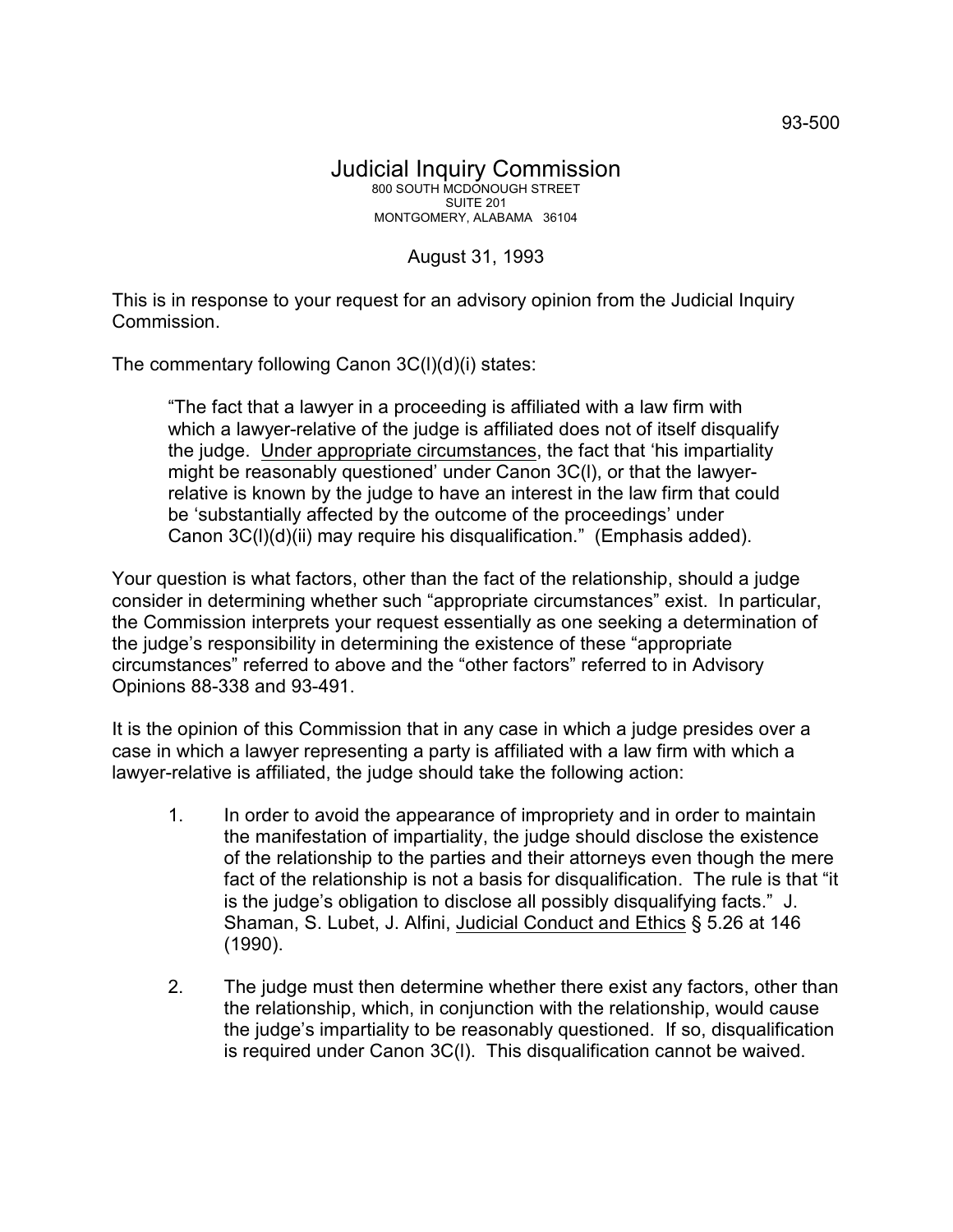A judge should consider any and all factors in determining whether a person of ordinary prudence in the judge's position knowing all of the facts known to the judge would find that there is a reasonable basis for questioning the judge's impartiality. "[T]he Canon 3C(l) recusal test is: 'Would a person of ordinary prudence in the judge's position knowing all the facts known to the judge find that there is a reasonable basis for questioning the judge's impartiality?'" In re Sheffield, 465 So.2d 350, 356 (Ala. 1984).

The judge is accountable only for those "other factors" of which the judge has personal knowledge or of which he should have known. The judge need not initiate investigation into the matter unless the judge has reason to believe that there might be reason to cause his or her impartiality to be reasonably questioned. By disclosing the existence of the relationship as required by #1, the judge gives the parties and their attorneys the opportunity to supply additional information in this regard.

As mentioned in your request, other factors which should be considered, if known, are: whether the lawyer-relative would receive a commission, contingency, or bonus from the instant case, or all of the firm's cases for a time period; whether the relative would receive a salary increase when the firm reaches a certain dollar amount in a given time period; the degree of kinship between the judge and the relative; the number of cases the firm has before the judge; and any other connections, dealings or relationships of the judge to other members of the relative's law firm. While all of these factors are relevant and should be considered, their existence does not necessarily constitute a reasonable basis for questioning the judge's impartiality. That determination must be made on a case-by-case basis depending upon the totality of each case.

3. Finally, the judge should determine whether the lawyer-relative has an interest in the law firm that could be 'substantially affected by the outcome of the proceedings' under Canon 3C(l)(d)(ii). If the lawyer-relative does have such an interest, the judge is disqualified. However, that disqualification may be remitted under Canon 3D.

In this regard, as with #2, the judge is accountable only for those facts of which the judge has personal knowledge or of which he should have known. Under the Canon 3C(2), a judge is required to make a reasonable effort to inform himself about the personal financial interests only of the judge, the judge's spouse, and the judge's minor children residing in the judge's household. That obligation does not extend to the judge's